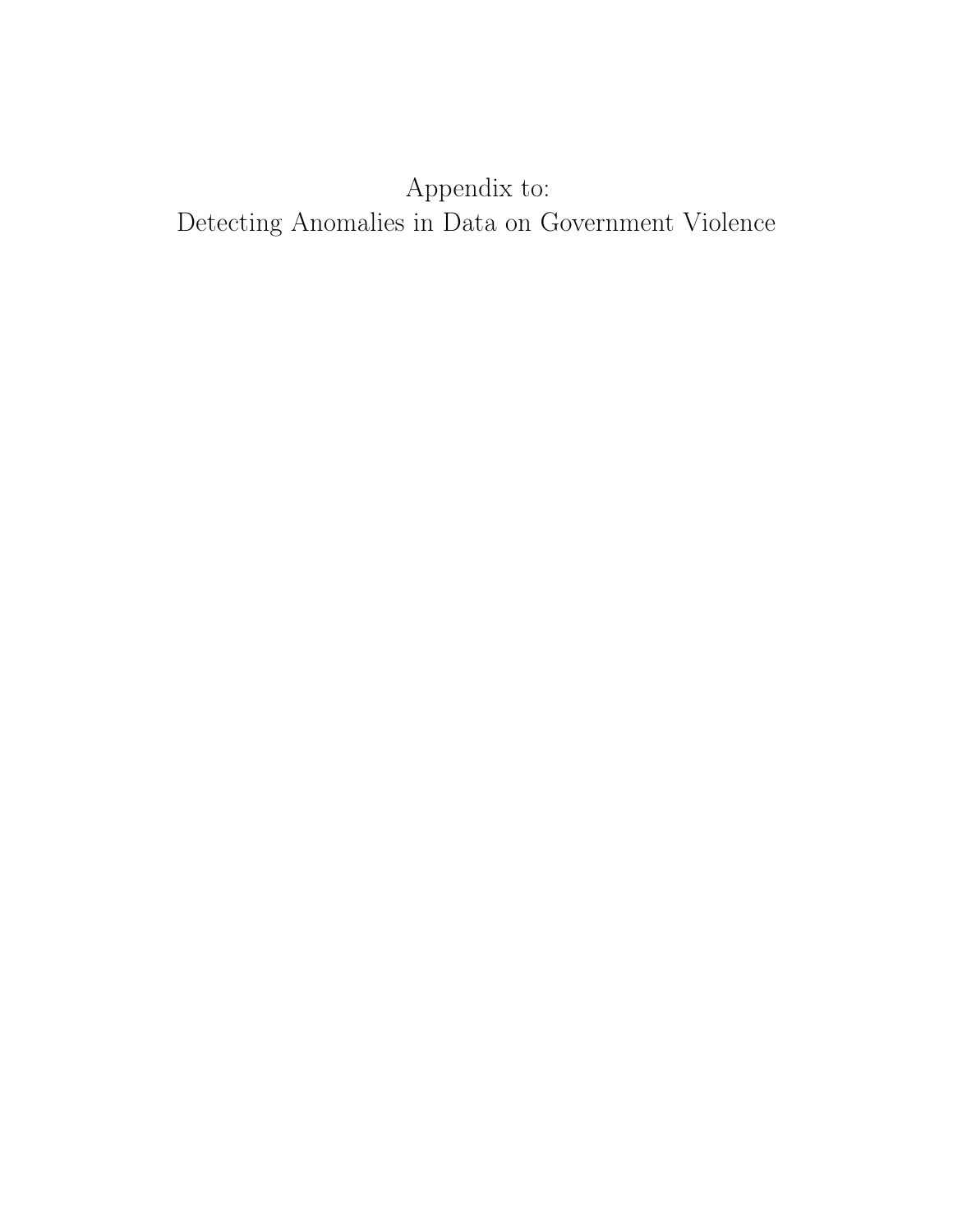#### A CDCR Data

Table [A1](#page-1-0) summarizes the data, reporting the total number of reported incidents, disaggregated by force type.<sup>[1](#page-1-1)</sup> Importantly, however, the institutions overseen by the CDCR differ considerably in their propensity to use force against inmates, as [A1](#page-2-0) illustrates. To create Figure A1, we generate the sum of all uses of force in prison,  $i$ , in year  $t$ , and plot those values for each institution for every year between 2008 and 2017.

<span id="page-1-0"></span>

| Type of Force                                                |        | Total Incidents "Zero" Incidents |
|--------------------------------------------------------------|--------|----------------------------------|
| Use of Oleoresin Capsicum (Pepper Spray)                     | 43,569 | 120                              |
| Physical Force                                               | 24,841 | 339                              |
| Discharge of a $37 \text{mm}$ and/or $40 \text{mm}$ Launcher | 11,999 | 1,624                            |
| Use of a Baton                                               | 6,659  | 1,458                            |
| Use of Chloroacetophenone (Tear Gas or Chemical Cace)        | 2,079  | 3.469                            |
| Other Force Options Not Otherwise Mentioned                  | 665    | 3,766                            |
| Firing of Semi-Automatic Rifle Shots (Warning)               | 350    | 4,099                            |
| Use of High-Pressure Water Hose System                       | 105    | 3,573                            |
| Use of Non-Conventional Force                                | 76     | 565                              |
| Firing of Semi-Automatic Rifle Shots (Contact Intended)      | 71     | 4.229                            |

Table A1: Total Reported Incidents by Type

Note: More than one type of force can be used per incident.

The 35 institutions overseen by the CDCR differ considerably in their propensity to use force against inmate. Figure [A1](#page-2-0) plots the total uses of force over time for each institution. One notices right away that the considerable variation in total across institutions. There is also considerable variation over time within institutions. Some high security prisons like the Salinas Valley State Prison (SVSP), the California State Prison in Los Angeles Country (LAC), and the California State Prison in Sacramento (SAC) all average over 550 uses of force per year while Pelican Bay (PBSP)—another high security institution—averages only 200 incidents. Some general population prisons, like Avenal State Prison (ASP), average only about 100. There is also considerable variation over time within institutions. Consider, for example, the Richard J. Donovan Correctional Facility (RJD), where reported uses of force fell considerably in 2010, and California State Prison, Corcoran (COR), which has seen reports of use of force steadily increase over time.

<span id="page-1-1"></span><sup>&</sup>lt;sup>1</sup>Institutions are not mandated to report when force was not used. The choice to report zeroes, rather than to leave the category blank, may itself reflect strategic considerations.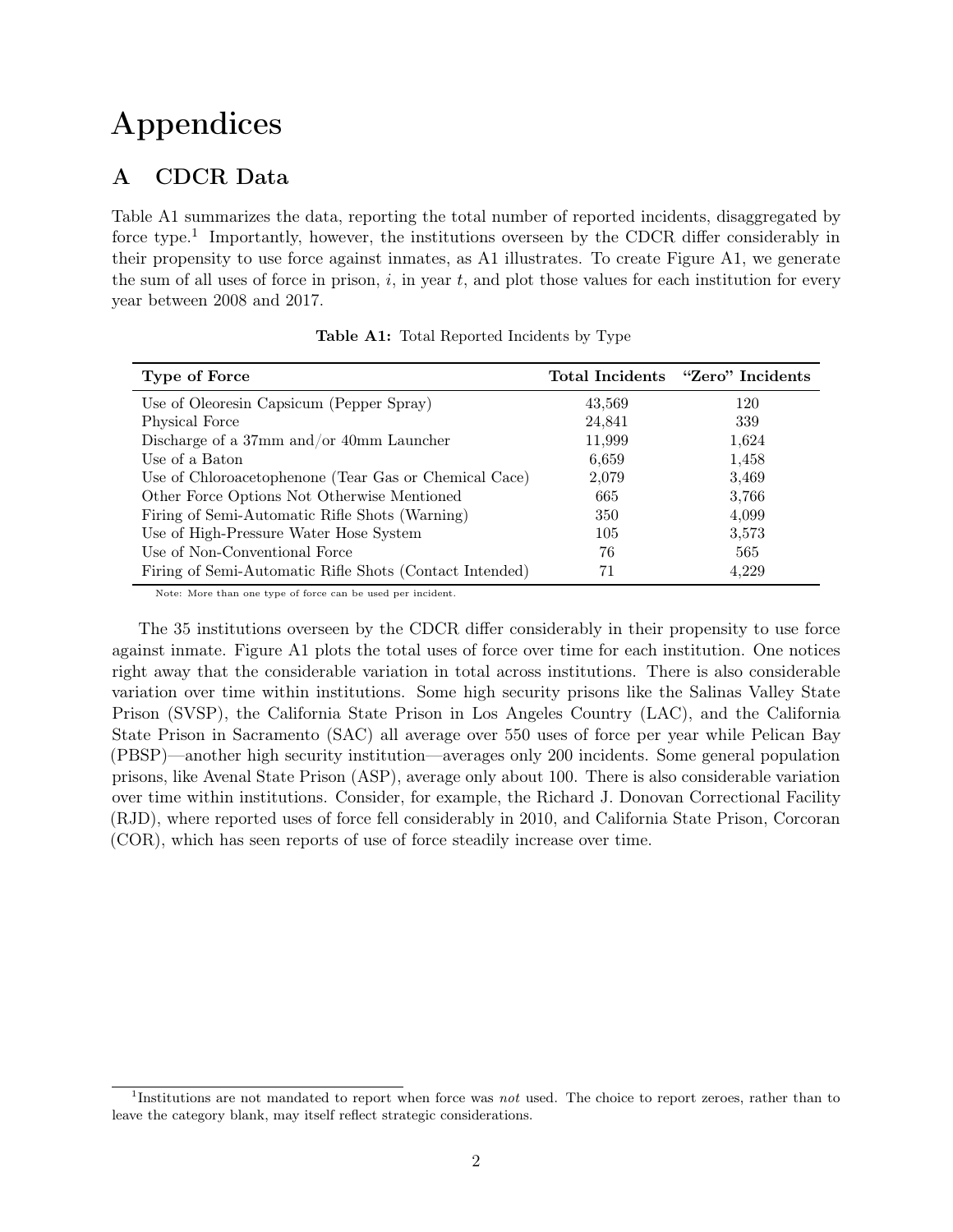<span id="page-2-0"></span>

Figure A1: Total Uses of Force, by Institution (2008-2017)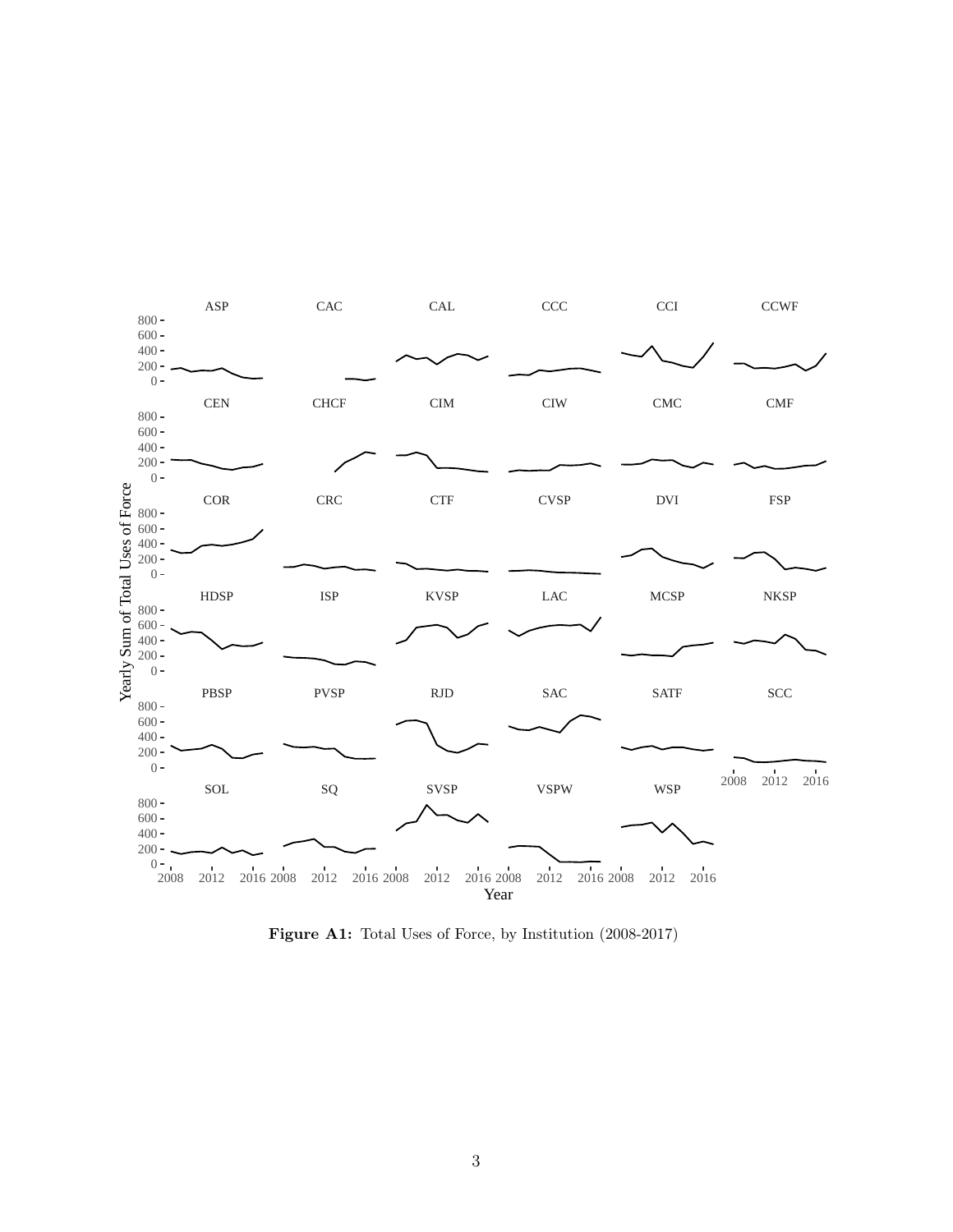### B List of Institutions by Institution Type

| <b>Institution Type</b> | Institutions                                                           |
|-------------------------|------------------------------------------------------------------------|
| Gen Pop                 | Avenal State Prison; Calipatria State Prison; California State Prison, |
|                         | Centinela; Correctional Training Facility; Chuckawalla Valley State    |
|                         | Prison; Ironwood State Prison; Mule Creek State Prison; Pleasant       |
|                         | Valley State Prison; California State Prison, Solano; Valley State     |
|                         | Prison                                                                 |
| High Sec                | California City Correctional Facility; California Correctional         |
|                         | Institution; California State Prison, Corcoran; High Desert State      |
|                         | Prison; Kern Valley State Prison; California State Prison, Los         |
|                         | Angeles County; Pelican Bay State Prison; California State Prison,     |
|                         | Sacramento; California Substance Abuse Treatment Facility and          |
|                         | State Prison, Corcoran; Salinas Valley State Prison                    |
| Reception               | California Correctional Center; California Institution for Men;        |
|                         | California Men's Colony; California Rehabilitation Center; Deuel       |
|                         | Vocational Institution; North Kern State Prison; Richard J. Donovan    |
|                         | Correctional Facility; Sierra Conservation Center; San Quentin State   |
|                         | Prison; Wasco State Prison-Reception Center                            |
| Female                  | Central California Women's Facility; California Health Care Facility,  |
|                         | Stockton; California Institution for Women; California Medical         |
|                         | Facility; Folsom State Prison, Valley State Prison <sup>‡</sup>        |

Table B1: List of Institutions by Institution Type

Source: <https://www.cdcr.ca.gov/adult-operations/> (Accessed September 2019).

† In 2013 a women's wing was added to the otherwise all male prison.

<sup>‡</sup> Valley State Prison was a female prison from 2008–2012. In 2013, it was converted to a prison for low-risk male inmates.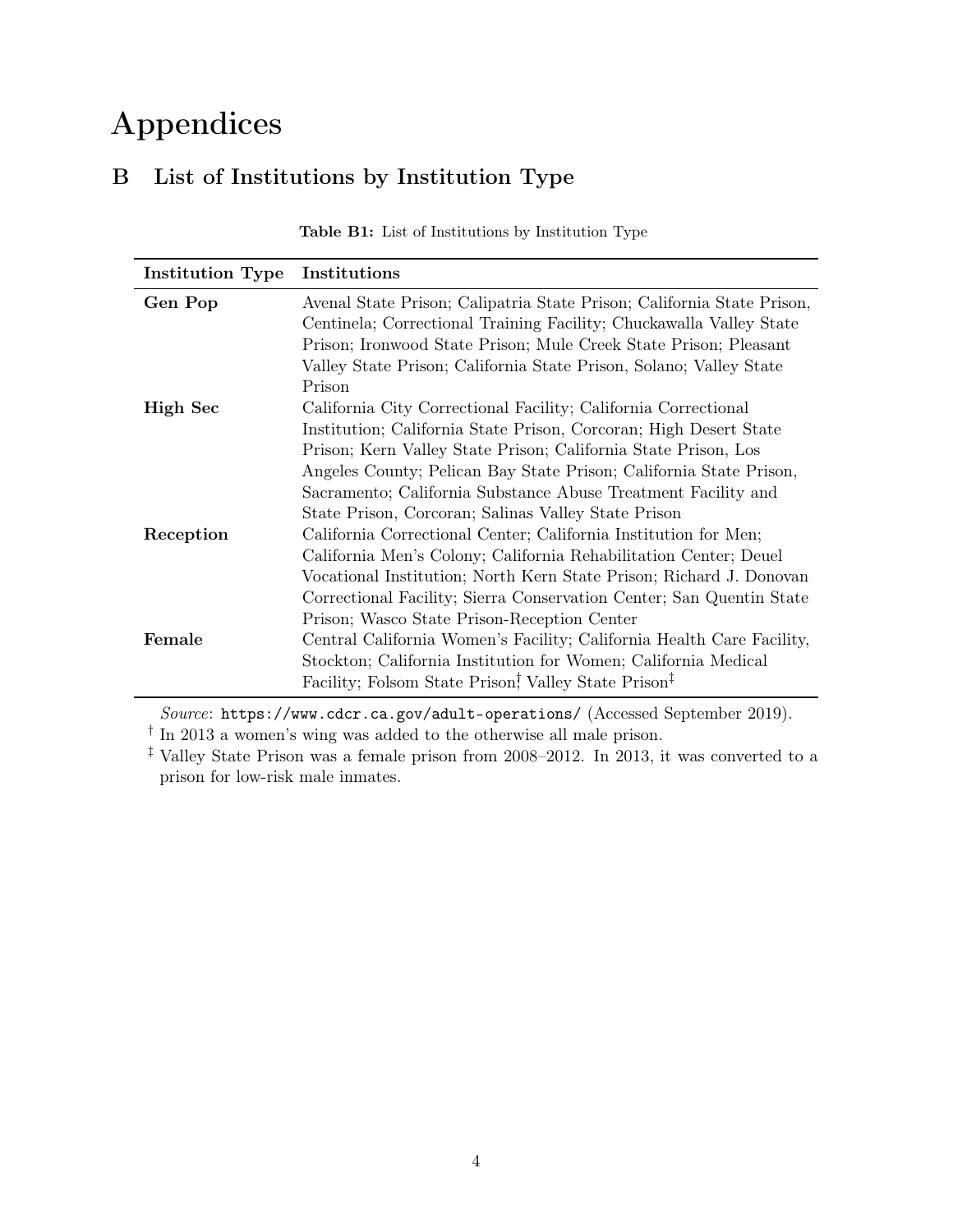### C Digit Distribution By Year

Table C1: Distribution of First Digits of Total Uses of Force in California Prisons, Compared to Benford's Law

| Digit          | Benford | All Years | 2008  | 2009  | 2010  | 2011  | 2012  | 2013  | 2014  | 2015  | 2016  | 2017  |
|----------------|---------|-----------|-------|-------|-------|-------|-------|-------|-------|-------|-------|-------|
|                | 0.301   | 0.333     | 0.338 | 0.313 | 0.323 | 0.285 | 0.381 | 0.353 | 0.363 | 0.378 | 0.301 | 0.289 |
| $\overline{2}$ | 0.176   | 0.219     | 0.278 | 0.283 | 0.207 | 0.225 | 0.184 | 0.232 | 0.175 | 0.179 | 0.217 | 0.217 |
| 3              | 0.125   | 0.128     | 0.131 | 0.139 | 0.144 | 0.149 | 0.136 | 0.093 | 0.120 | 0.116 | 0.133 | 0.123 |
| $\overline{4}$ | 0.097   | 0.103     | 0.109 | 0.104 | 0.111 | 0.136 | 0.111 | 0.111 | 0.084 | 0.080 | 0.091 | 0.091 |
| 5              | 0.079   | 0.066     | 0.053 | 0.056 | 0.078 | 0.071 | 0.051 | 0.053 | 0.072 | 0.065 | 0.067 | 0.099 |
| 6              | 0.067   | 0.048     | 0.033 | 0.023 | 0.061 | 0.051 | 0.045 | 0.045 | 0.053 | 0.041 | 0.062 | 0.062 |
| 7              | 0.058   | 0.037     | 0.013 | 0.033 | 0.020 | 0.030 | 0.030 | 0.040 | 0.050 | 0.041 | 0.052 | 0.057 |
| 8              | 0.051   | 0.033     | 0.020 | 0.020 | 0.038 | 0.035 | 0.030 | 0.035 | 0.043 | 0.039 | 0.037 | 0.035 |
| 9              | 0.046   | 0.033     | 0.025 | 0.030 | 0.018 | 0.018 | 0.030 | 0.038 | 0.038 | 0.061 | 0.040 | 0.027 |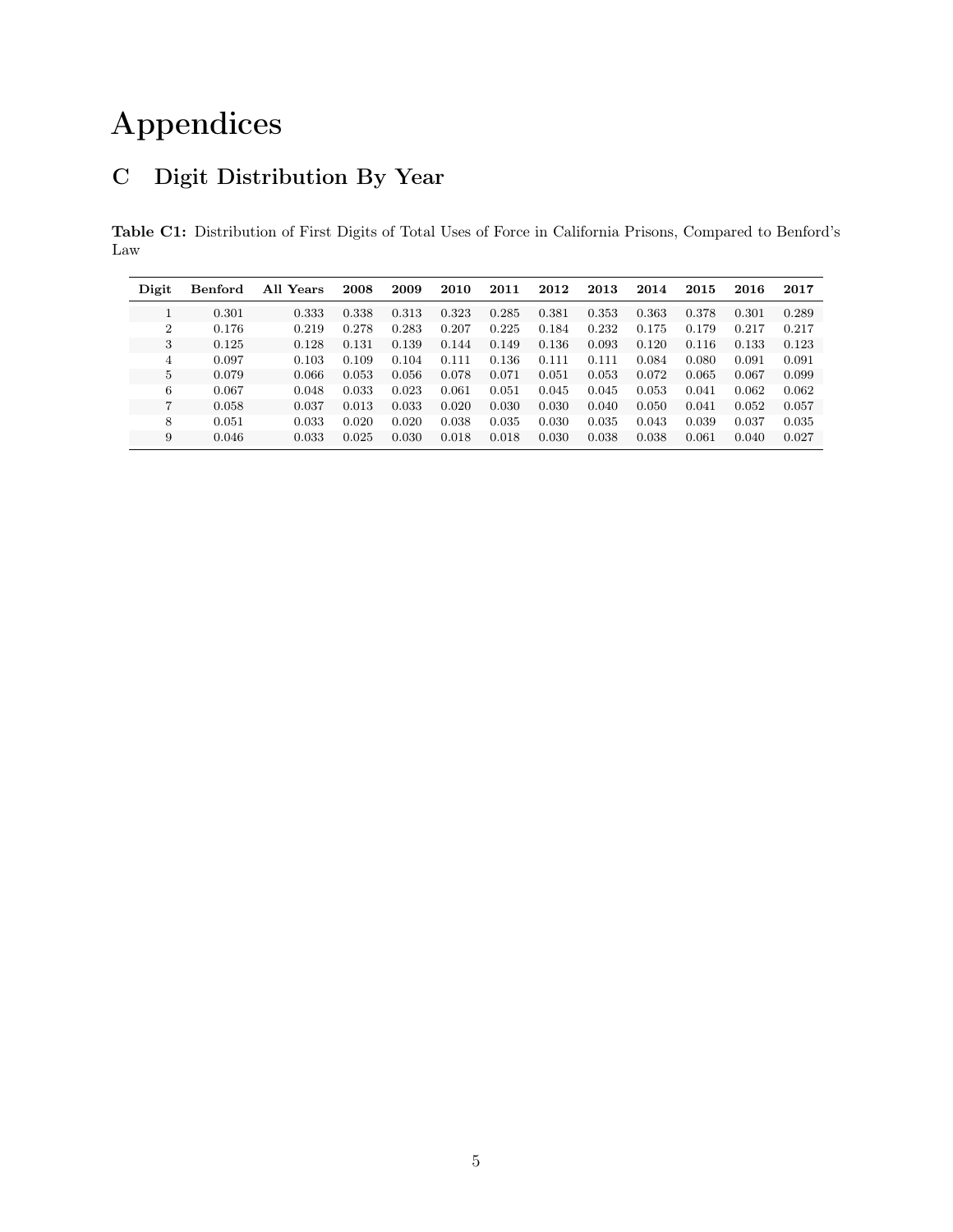#### D Robustness Checks

The results of Tables 1 and 2 of the main text show evidence that the uses-of-force data often do not conform to Benford's Law. When discussing those results we have given particular attention to the  $\chi^2$  test statistic and its associated p-value. However, as Pericchi and Torres (2011) and Sellke, Bayarri, and Berger (2001) remind, frequentist p-values are not the same as the posterior probability that the null hypothesis is true. In studies like ours, the latter quantity is very much of interest however. To that end, Sellke, Bayarri, and Berger (2001) and Perichi and Torres (2011) offer techniques to convert frequentist p-values to such posterior probabilities. We refer the interested reader to those articles for further discussion and mathematical derivations, but the essence of the technique is to apply a variety of Bayesian prior distributions to the problem and to then calculate the absolute minimum posterior probability that the null is true across that large class of prior distributions. That minimum probability is referred to as the Ultimate Lower Bound that  $PR(H0|data)$ . The conversion can be quite important—Pericchi and Torres (2011, Table 5) show that a p-value of 0.05 still has an Ultimate Lower Bound of 0.29, indicating that there is at least a 30% chance of the null being true given the data. We apply that technique to our  $\chi^2$ test statistics below. Another approach to the same issue is the use of Bayes Factors to produce a statistic indicating the strength of the evidence in favor of the null hypothesis compared to the alternative (Pericchi and Torres 2011; Sellke, Bayarri, and Berger 2001). We apply this technique as well.[2](#page-5-0)

Another potential concern with the results in Tables 1 and 2 is that testing the data in every year and for every institution type produces a multiple comparisons problem (Benjamini and Hochberg 1995). To account for that possibility, we conduct the standard p-value adjustment to correct for the false discovery rate, as presented in Benjamini and Hochberg (1995).[3](#page-5-1)

Table [D1](#page-6-0) below shows the results of these three additional tests. The first two columns are the  $\chi^2$  test statistic as presented in Tables 1 and 2 of the main text. The third column generates the frequentist p-value associated with those  $\chi^2$  test statistics. Column "ULB" is the Ultimate Lower Bound. Next, is the Bayes Factor. The last column in the p-value adjust to control the rate of false discovery. Read the table across the columns as follows: For all years combined, for example, the p-value of 0.00 obliges one to reject the null hypothesis that the data are distributed according to Benford's Law. The Ultimate Lower Bound correction affirms that result, as it implies that the probability the null is true is at least  $0.00$ . The Bayes Factor is also very small  $(0.00)$ , further obliging us to conclude that data are not distributed according to Benford. This is a conclusion we can maintain even after adjusting for the rate of false discovery. Meanwhile, for the year 2016, the test statistic is small and the p-value is large, indicating, as we say in the manuscript, that we cannot reject the null hypothesis that the data are Benford. The Ultimate Lower Bound, Bayes Factor, and adjusted p-value all concur that we cannot reject the null in this case.

For the most part, none of these tests obliges us to alter our conclusions as discussed in the manuscript. In general, where the  $\chi^2$  statistic and associated p-value obliged us to reject the null,

<span id="page-5-0"></span> $2$ The Ultimate Lower Bound is calculated using the pcal function of the pcal package (Fonseca and Paulo 2020) for the R environment (R Core Team 2020). The Bayes Factor is calculated using the bcal function of the same package.

<span id="page-5-1"></span> $3$ To do so, we use the p.adjust function in R, with the fdr argument specified.